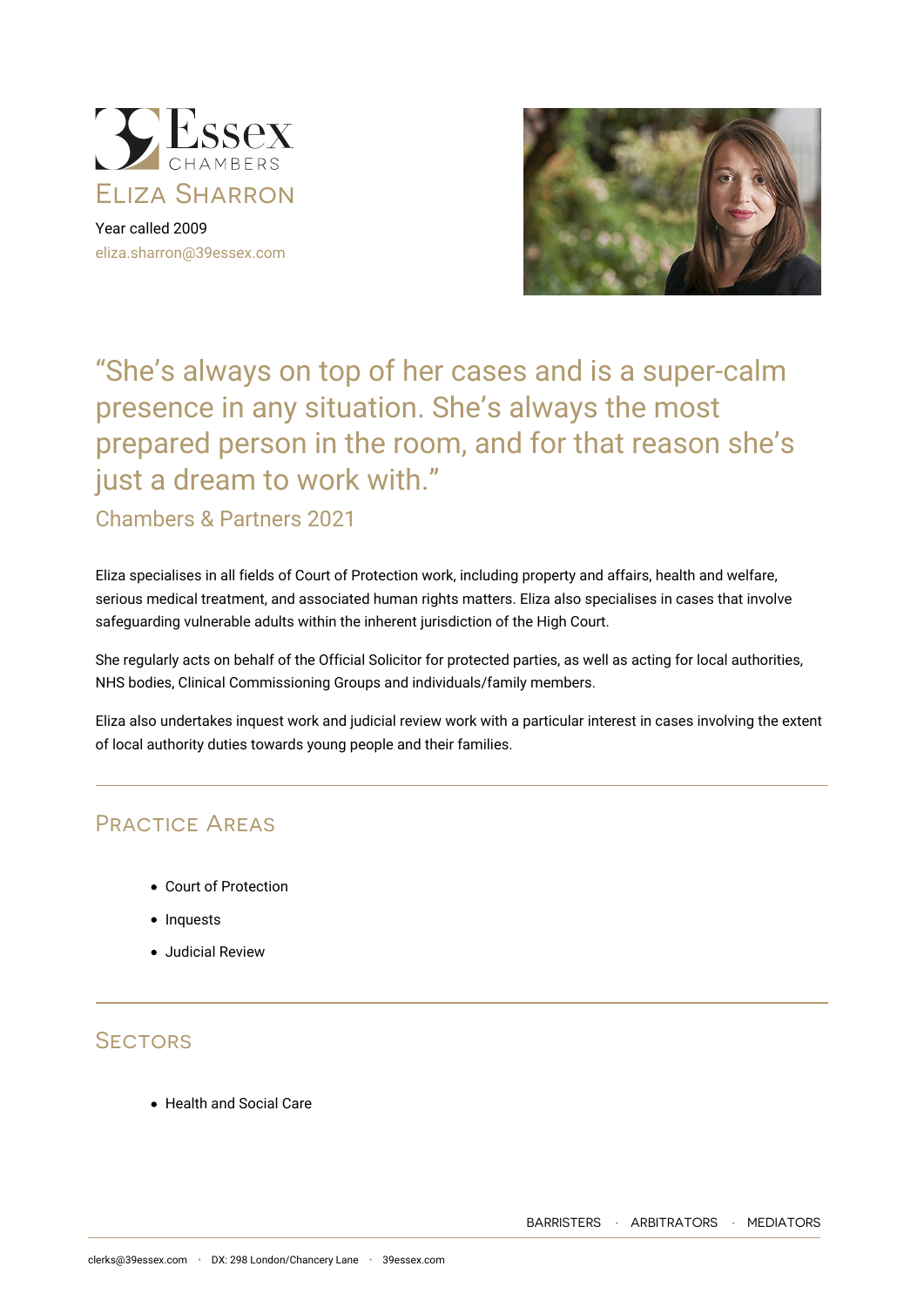# Practice Areas

### Court of Protection **Court of Protection: Health & Welfare**

Eliza regularly represents individuals lacking capacity (either through the Official Solicitor or alternative litigation friends), family members, Local Authorities and health bodies In Court of Protection health and welfare cases, which range from disputes over capacity, residence and care, deprivation of liberty, to serious medical treatment cases and cases where there is an overlap between the Family Court and the Court of Protection. Eliza advises and acts in associated civil and Human Rights Act claims arising out of the above, including failure to remove, unlawful removal and other abuse claims relating to children. In addition, Eliza also undertakes property and affairs work which is informed by a background in matrimonial finance and cohabitation law.

Eliza is also a qualified mediator (ADR Group) and is a participating mediator in the Court of Protection Mediation Pilot Scheme.

#### **Significant Reported Cases:**

*PC & NC v A Local Authority* [2013] EWCA Civ 478 (Court of Appeal)

#### *BH v London Borough of Enfield* [2019] EWHC (COP)

#### **Court of Protection: Property & Affairs**

Eliza undertakes all aspects of property and affairs work, from retrospective capacity hearings to applications for statutory wills, contested deputyship applications, and applications to object to or revoke lasting and enduring powers of attorney. She has experience in cases involving the International Protection of Adults in cross-border property and affairs disputes, which engage section 63 and Schedule 3 Mental Capacity Act 2005.

Eliza is a Court of Protection specialist and undertakes a substantial amount of work where there are mixed welfare and property and affairs issues. She also has specialist public law expertise in the Care Act 2014 (and associated regulations) which is invaluable in many cases, where there are issues relating to social care charging, and deprivation of assets, that fall to be considered as part of the proceedings.

Eliza regularly accepts instructions from the Office of the Public Guardian, the Official Solicitor, local authorities whose safeguarding duties are engaged, as well as deputies, attorneys and family members of the protected party.

#### **INQUESTS**

Eliza undertakes inquest work where individuals have died whilst in state custody either under the Mental Health Act 1983, or when detained under the Deprivation of Liberty Safeguards. She also acts in cases where there are issues regarding the safeguarding of vulnerable children and adults, and where there are claims that breaches of statutory obligations towards a child/adult with social care needs has caused or contributed to that person's death

#### Judicial Review

Eliza undertakes Judicial Review work in relation to mental health matters, as well as cases involving ordinary residence disputes, breach of community care law duties, and the statutory duty of local authorities towards young people and their families. In particular, she regularly advises on and acts in Judicial Review matters regarding the payment of allowances for Child Arrangement Orders, Special Guardianship Orders and Fostering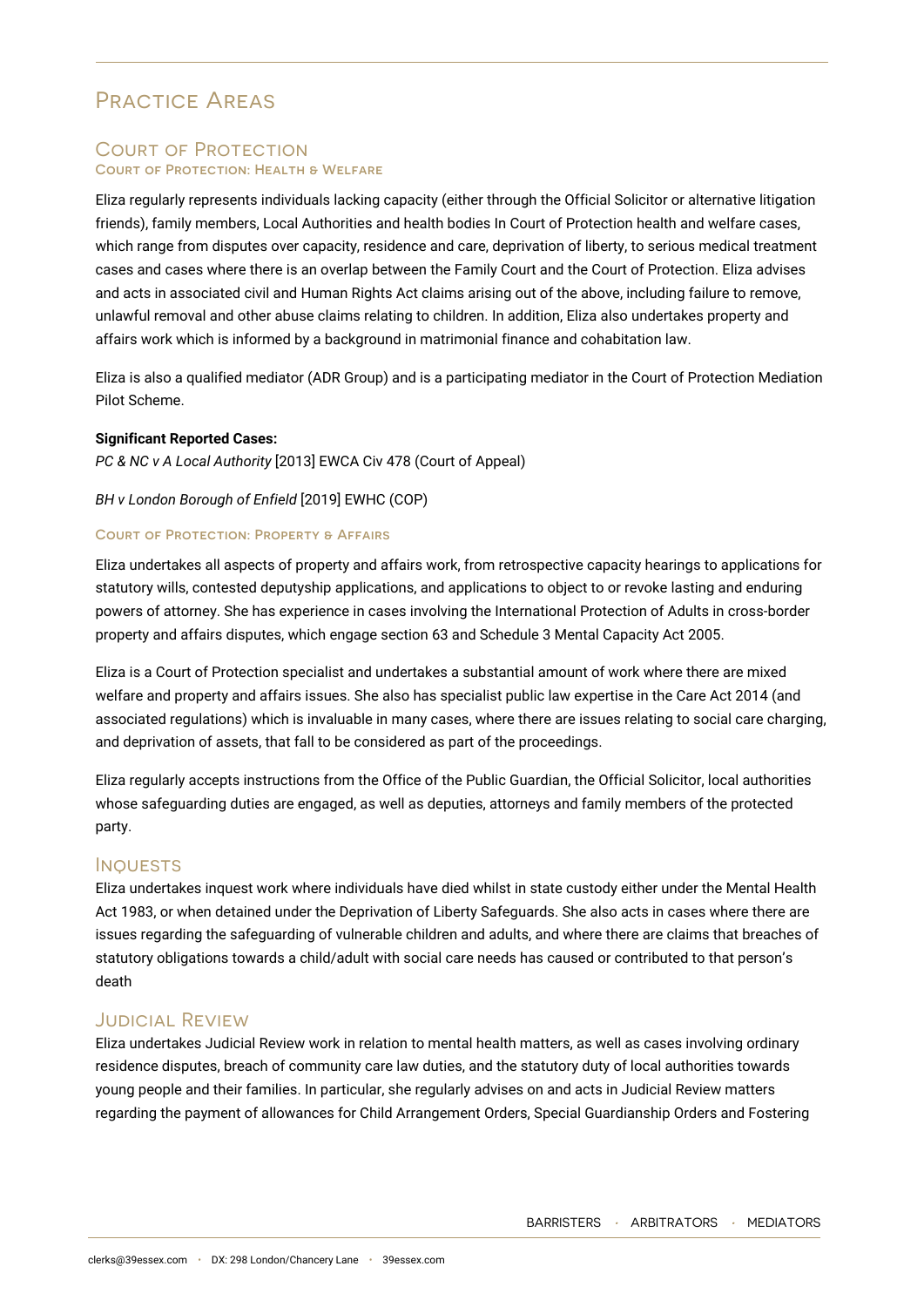Allowances, and has provided detailed guidance regarding such matters in Chapter 5 of the 3rd Edition of the *Community Care Law* and *Local Authority Handbook*.

Eliza also recently contributed to *Patterson & Karim on Judicial Review* (Third Edition, 2019): contributed as an author to Chapter 1 – Grounds of Judicial Review.

Eliza has a background in public law proceedings under the Children Act 1989, and acts in civil /Human Rights Act claims relating to children (for example, failure to remove/delay in issuing care proceedings/unlawful use of section 20 Children Act 1989).

# **SECTORS**

### Health and Social Care

Eliza regularly advises and acts in community care law matters with a focus on health and social care and Local Authority obligations towards young people. She has a background in public law children work and has a detailed knowledge of Local Authority obligations towards disabled children, children at risk and young people leaving care.

Eliza recently contributed to the publication of the 3rd Edition of the widely used *Community Care Law* and *Local Authority Handbook*, namely, Chapter 5 (which provides a comprehensive guide to Local Authority obligations towards young people and disabled children) in light of the changes brought in by the Care Act 2014.

# **RECOMMENDATIONS**

*"She's good on the law, knows her subject and she gives practical advice."*

*"She's always on top of her cases and is a super-calm presence in any situation. She's always the most prepared person in the room, and for that reason she's just a dream to work with." "Her advice is very thorough, she is incredibly knowledgeable and she thinks outside of the box to solve problems. She spots issues before they arise." Knows the law inside out and has a great manner in court – she is the full package."* Chambers & Partners 2021

*"Eliza is a fantastically safe pair of hands. She knows her stuff, procedurally, practically, legally and she has a calm and sensible court manner than instills confidence and aids negotiation and compromise." "One of the finest advocates working in the Court of Protection."* The Legal 500 2020

*"She's just super, and she's always the most organised person in the room. She gets to the heart of the matter and puts the case on track, and she's super responsive and very proactive." "She is very clever, very forthright and is unflappable and sympathetic when dealing with vulnerable people." "An excellent barrister."* Chambers & Partners 2020

*"She is outstanding in every way and knows the law inside out. She's a very organised, calm and measured presence*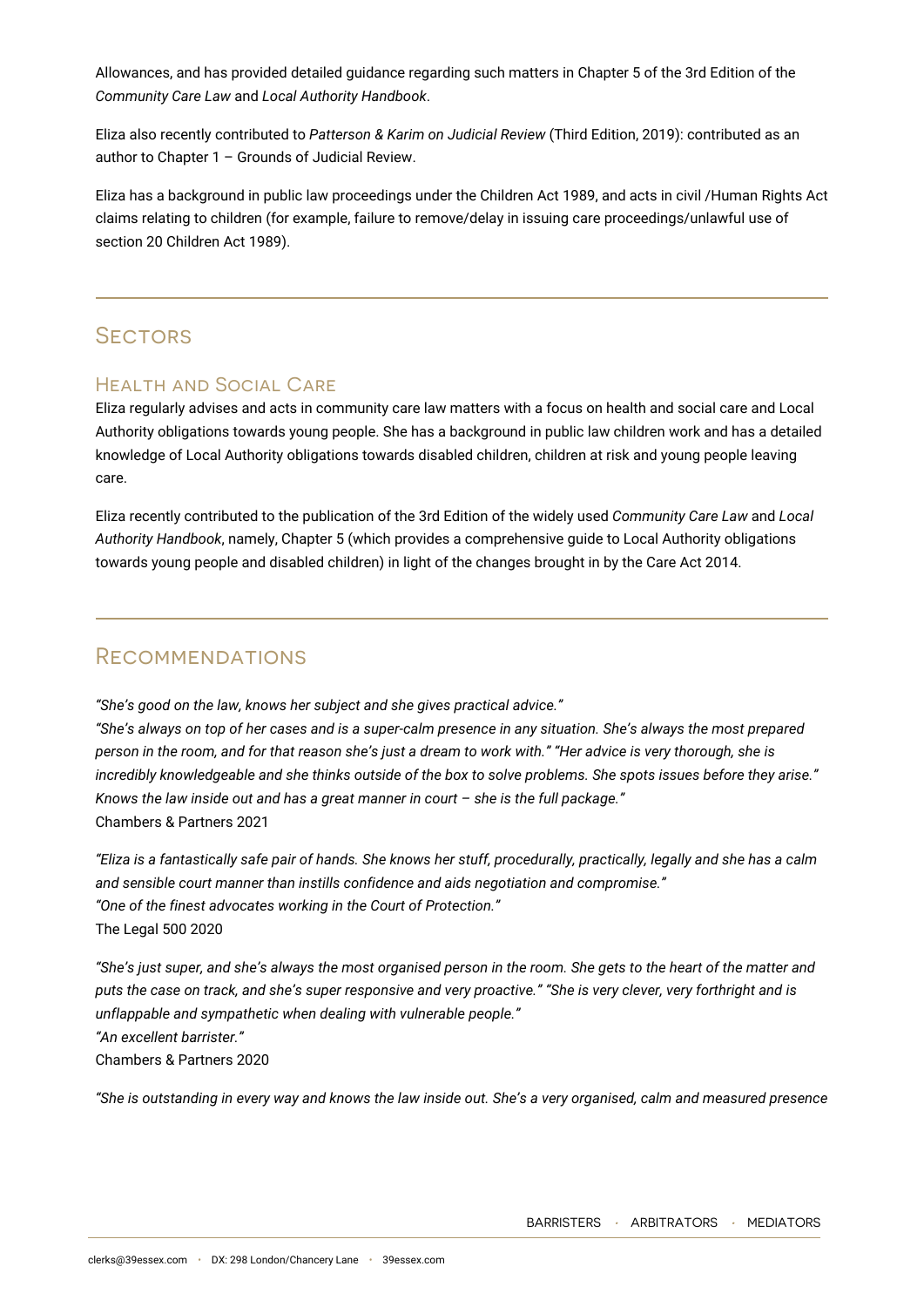*in court. She is completely unflappable. She has this sort of zen aura about her, which comes from being super-prepared and working very hard."* Chambers & Partners 2018

*"Recommended for adult welfare cases."* The Legal 500 2018

*"She is very thorough, capable in court and popular with solicitors." "She works incredibly hard, turns work around quickly, is very well prepared and equally at home acting for claimants as public authorities."* Chambers & Partners 2017

*"A very approachable, calm and thorough advocate."* The Legal 500 2016

*"She is sensible and calm, and her advice is always sound."* The Legal 500 2016

"*Able to skilfully manage the more challenging judges."* The Legal 500 2015

# **APPOINTMENTS**

Crown Counsel – Falkland Islands 2010

Junior of the Northern Circuit 2013

Called to the Bar of the Cayman Islands [2013]

# **MEMBERSHIPS**

Northern Circuit

Court of Protection Practitioners Association (COPPA)

The Honourable Society of the Inner Temple

# **OUALIFICATIONS**

Bristol University –BA (Hons) in English Literature (First)

University of West England – Graduate Diploma in Law (Distinction)

University of West England – B.V.C.